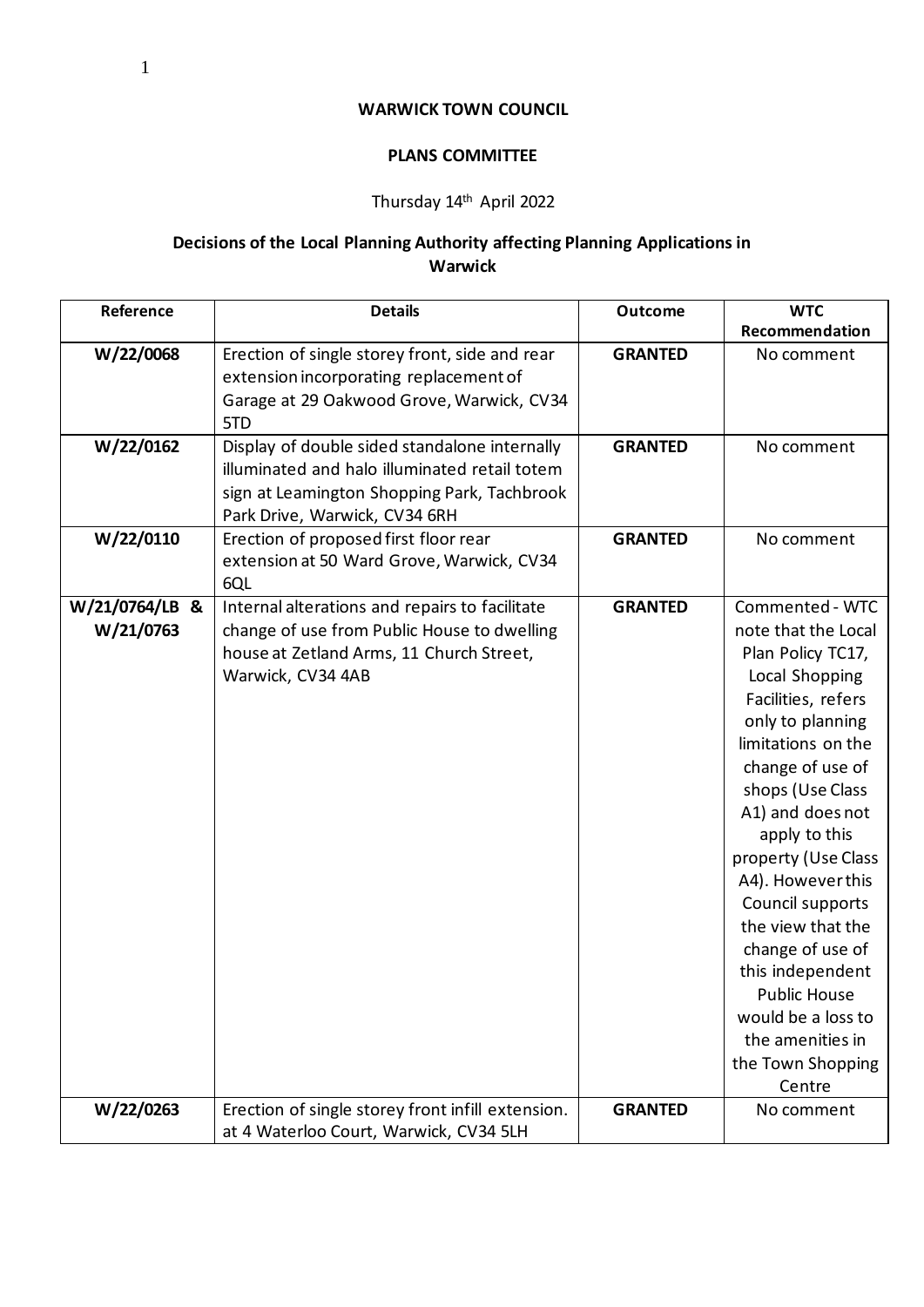| W/22/0228/LB | Roof repairs to front elevation and window                                              | <b>GRANTED</b> | No comment                        |
|--------------|-----------------------------------------------------------------------------------------|----------------|-----------------------------------|
|              | replacements (as noted on drawings)                                                     |                |                                   |
|              | at 8 The Courtyard, Bridge End, Warwick,                                                |                |                                   |
|              | <b>CV34 6PD</b>                                                                         |                |                                   |
| W/22/0225    | Replacement of existing windows and doors<br>at Westbury Court, 50 Coten End, Warwick,  | <b>GRANTED</b> | Objection - WTC<br>object to this |
|              | <b>CV34 4NP</b>                                                                         |                | application in                    |
|              |                                                                                         |                | support of the                    |
|              |                                                                                         |                | observations made                 |
|              |                                                                                         |                | by the Conservation<br>Officer    |
| W/22/0183 &  | Replacement of existing trellis fence along                                             | <b>GRANTED</b> | No comment                        |
| W/22/0184/LB | boundary of 26 Hampton Road back                                                        |                |                                   |
|              | garden. Replacement of two fence panels                                                 |                |                                   |
|              | along boundary of 26 Hampton Road back                                                  |                |                                   |
|              | garden. Installation of raised platform                                                 |                |                                   |
|              | (timber decking). Installation of trellis along                                         |                |                                   |
|              | boundary with 27. Cement render to small                                                |                |                                   |
|              | section of wall with 27 and back of 26                                                  |                |                                   |
|              | Hampton Road at 26 Hampton Street,                                                      |                |                                   |
| W/21/2199    | Warwick, CV34 6HU                                                                       | <b>GRANTED</b> | No comment                        |
|              | Proposed change of use of second floor<br>apartment from C3 residential to E office and |                |                                   |
|              | associated internal alterations.                                                        |                |                                   |
|              | at 6-8 The Old Post Office, Old Square,                                                 |                |                                   |
|              | Warwick, CV34 4RA                                                                       |                |                                   |
| W/22/0282    | Alterations to vehicular access from Myton                                              | <b>GRANTED</b> | No comment                        |
|              | Road involving dropping of Kerb at 348                                                  |                |                                   |
|              | Myton Road, Leamington Spa, CV31 3NY                                                    |                |                                   |
| W/22/0052    | Erection of proposed replacement brick                                                  | <b>GRANTED</b> | No comment                        |
|              | garage with solar panel roof following                                                  |                |                                   |
|              | demolition of existing garage at 75 Coten                                               |                |                                   |
| W/22/0149    | End, Warwick, CV34 4NU<br>Erection of fenced enclosure to provide                       | <b>GRANTED</b> | No comment                        |
|              | screened off storage area for waste and                                                 |                |                                   |
|              | recycling bins at 78 Bridge End, Warwick,                                               |                |                                   |
|              | <b>CV34 6PD</b>                                                                         |                |                                   |
| W/22/0076    | Erection of single storey rear extensions                                               | <b>GRANTED</b> | No comment                        |
|              | at 19 Goldsmith Avenue, Warwick, CV34 6JA                                               |                |                                   |
| W/22/0458/AG | Erection of barn/ building with hardstanding                                            | <b>REFUSED</b> | No comment                        |
|              | to house farm machinery and provide shelter                                             |                |                                   |
|              | for lambing sheep in springtime at Land                                                 |                |                                   |
|              | Adjacent 12 Ashley Crescent, Warwick, CV34                                              |                |                                   |
|              | 6QH<br>Erection of first floor side extension at 22                                     |                |                                   |
| W/22/0331    | Griffin Road, Warwick, CV34 6QX                                                         | <b>GRANTED</b> | No comment                        |
|              |                                                                                         |                |                                   |